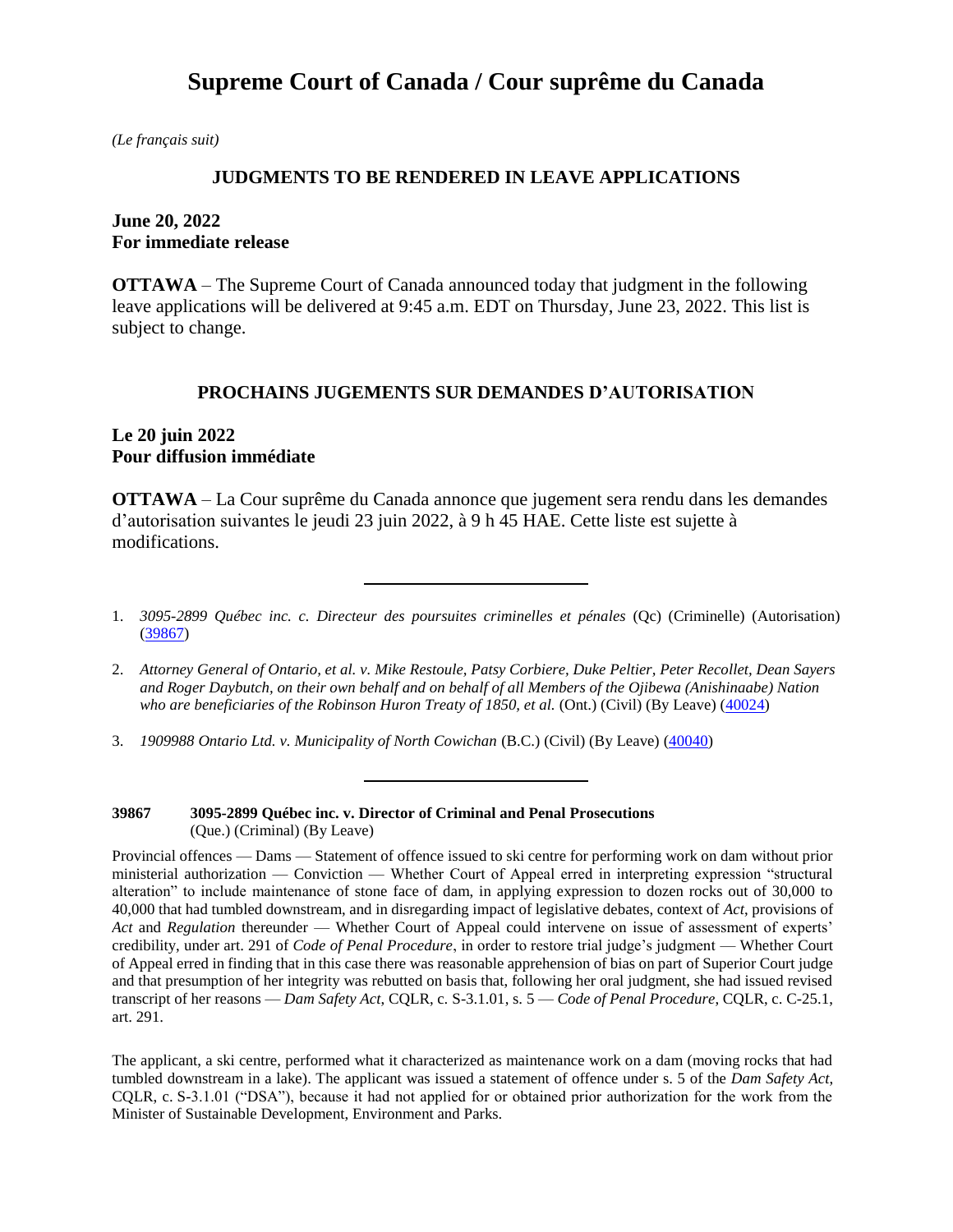A presiding justice of the peace from the Court of Québec characterized the work instead as a structural alteration of the dam within the meaning of s. 5 of the DSA, based on the evidence in the record, and convicted the ski centre of the offence provided for in that section. The Superior Court allowed an application for review of the trial judgment, and the ski centre was acquitted of the offence. The Court of Appeal set aside the Superior Court's decision, restored the trial judge's decision and convicted the ski centre.

May 8, 2019 Court of Québec (Presiding Justice of the Peace Larocque) [2019 QCCQ 3756](https://www.canlii.org/fr/qc/qccq/doc/2019/2019qccq3756/2019qccq3756.html?autocompleteStr=2019%20qccq%203756&autocompletePos=1)

Ski centre convicted of offence under s. 5 of *Dam Safety Act*, CQLR, c. S-3.1.01

Ski centre acquitted

November 27, 2020 (oral judgment, with revised transcript of reasons issued on February 4, 2021) Quebec Superior Court (Dallaire J.) [2020 QCCS 4829](https://canlii.ca/t/jd3s5)

August 4, 2021 Quebec Court of Appeal (Montréal) (Chamberland, Marcotte and Cournoyer JJ.A.) [2021 QCCA 1222](https://canlii.ca/t/jhdpf)

October 1, 2021 Supreme Court of Canada Trial judgment restored; ski centre convicted

Application for leave to appeal filed by ski centre

#### **39867 3095-2899 Québec inc. c. Directeur des poursuites criminelles et pénales** (Qc) (Criminelle) (Autorisation)

Infractions provinciales — Barrages — Constat d'infraction émis contre station de ski pour avoir effectué des travaux sur un barrage sans autorisation ministérielle préalable — Déclaration de culpabilité — Est-ce que la Cour d'appel a erré en interprétant l'expression « modification de structure » comme comprenant l'entretien du parement de pierres recouvrant le barrage, en y ramenant une dizaine de roches sur 30 000 à 40 000 qui avaient déboulé en aval, et en évacuant l'impact des débats parlementaires, le contexte de la *Loi* et ses dispositions et de son *Règlement*? — Est-ce que la Cour d'appel pouvait intervenir sur la question de l'appréciation de la crédibilité des experts en vertu de l'article 291 du *Code de procédure pénale* pour rétablir le jugement de la juge de première instance? — Est-ce que la Cour d'appel a erré en concluant qu'il y avait en l'espèce une crainte raisonnable de partialité et un renversement de la présomption d'intégrité de la juge de la Cour supérieure, suivant son jugement oral, lorsqu'elle a rendu une transcription révisée de ces motifs? — *Loi sur la sécurité des barrages*, RLRQ, c. S-3.1.01, art. 5 — *Code de procédure pénale*, RLRQ, c. C-25.1, art. 291.

La demanderesse, une station de ski, effectue des travaux sur un barrage qu'elle qualifie de travaux d'« entretien » (c.-à-d., le déplacement de roches qui avaient déboulé en aval d'un lac). On lui émet un constat d'infraction en vertu de l'art. 5 de la *Loi sur la sécurité des barrages*, RLRQ, c. S-3.1.01 (« LSB »), puisque la station de ski n'avait pas demandé ni obtenu une autorisation préalable de la part du ministre du Développement durable, de l'Environnement et des Parcs pour effectuer ces travaux.

Une juge de paix magistrat de la Cour du Québec qualifie plutôt les travaux comme étant une « modification » de la « structure » du barrage, basé sur la preuve versée au dossier, selon les termes de l'art. 5 de la LSB, et déclare la station de ski coupable de l'infraction visée par l'art. 5. La Cour supérieure accueille une demande en révision du premier jugement, et la station de ski est acquittée de l'infraction. La Cour d'appel infirme la décision de la Cour supérieure, rétablit la décision de la première juge, et déclare la station de ski coupable.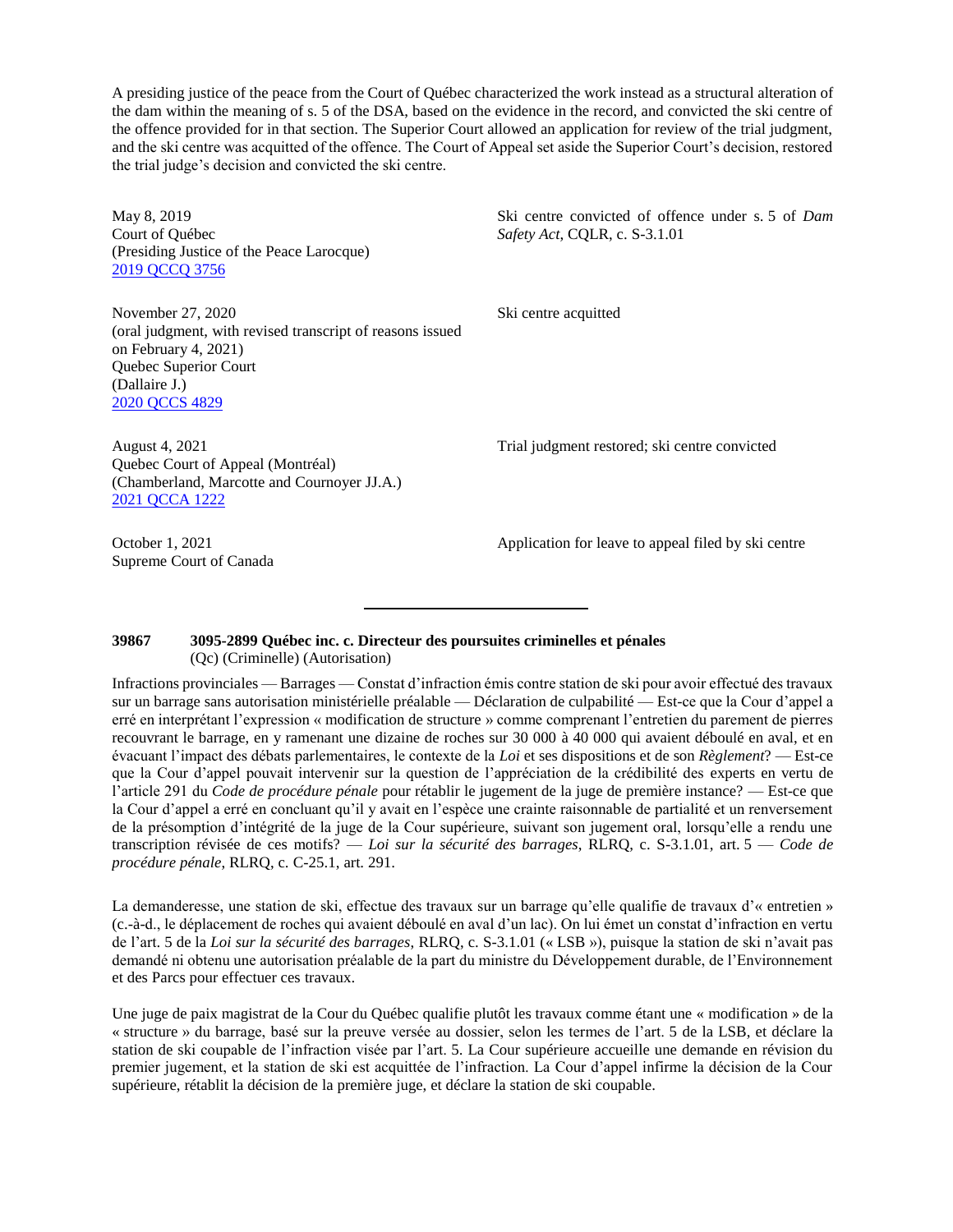Le 8 mai 2019 Cour du Québec (la juge de paix magistrat Larocque) [2019 QCCQ 3756](https://www.canlii.org/fr/qc/qccq/doc/2019/2019qccq3756/2019qccq3756.html?autocompleteStr=2019%20qccq%203756&autocompletePos=1)

Le 27 novembre 2020 (jugement oral, avec transcription révisée des motifs rendue le 4 février 2021) Cour supérieure du Québec (la juge Dallaire) [2020 QCCS 4829](https://canlii.ca/t/jd3s5)

Le 4 août 2021 Cour d'appel du Québec (Montréal) (les juges Chamberland, Marcotte et Cournoyer) [2021 QCCA 1222](https://canlii.ca/t/jhdpf)

Le 1<sup>er</sup> octobre 2021 Cour suprême du Canada

Station de ski déclarée coupable d'une infraction en vertu de l'art. 5 de la *Loi sur la sécurité des barrages*, RLRQ, c. S-3.1.01

Station de ski acquittée

Jugement de première instance rétabli; station de ski déclarée coupable

Demande d'autorisation d'appel déposée par la station de ski

**40024 Attorney General of Ontario, Her Majesty the Queen in Right of Ontario v. Mike Restoule, Patsy Corbiere, Duke Peltier, Peter Recollet, Dean Sayers And Roger Daybutch, on their own behalf and on behalf of all Members of the Ojibewa (Anishinaabe) Nation who are beneficiaries of the Robinson Huron Treaty of 1850, Red Rock First Nation, Whitesand First Nation, Attorney General of Canada**

**- and between -**

**Attorney General of Ontario, Her Majesty the Queen in Right of Ontario v. Chief and Council of Red Rock First Nation, on behalf of the Red Rock First Nation Band of Indians, Chief and Council of the Whitesand First Nation on behalf of the Whitesand First Nation Band of Indians, Attorney General of Canada**

**- and -**

### **Biigtigong Nishnaabeg First Nation (aka The Begetikong Anishnabe First Nation or The Ojibways of the Pic River First Nation**

(Ont.) (Civil) (By Leave)

Aboriginal law — Treaty rights — Interpretation of treaty promises — Robinson-Huron Treaty of 1850 — Robinson-Superior Treaty of 1850 — Duty of diligent implementation — Proper approach to interpretation of treaties — Interpretation of Robinson Huron and Robinson Superior Treaties of 1850 — Whether treaty right to share net Crown resource-based revenues which reflects the relative wealth and needs of Indigenous and non-Indigenous communities would make courts central to treaty implementation, risk constitutionalizing substantive, affect future annuities, impact Ontario's finances and its capacity to address other public needs, and bear on interpretation of post-Confederation numbered treaties — Whether those outcomes are contrary to text of Treaties — Existence and scope of distinct duty of diligent implementation arising from the Honour of the Crown — Whether breach of duty of diligent implementation gives rise to new constitutional cause of action leading to coercive equitable remedies.

In 1850, the respondents, the Anishinaabe of the northern shores of Lakes Huron and Superior, entered into two treaties with the Crown: the Robinson-Huron Treaty and the Robinson-Superior Treaty ("Treaties"). The Treaties provided for cessation of a vast territory in northern Ontario, and for payment, in perpetuity, of an annuity to the Anishinaabe. The initial agreed-upon sum was paid and an Order-in-Council declared them ratified and confirmed. In 1875, the annuity was increased to \$4 (₤1) per person, and, in 1877, the Huron and Superior chiefs petitioned successfully for arrears on the increase since the conditions for increasing the annuity had been met long before the increase. The annuity has not changed since.

The Huron respondents initiated an action against Canada and Ontario seeking declaratory and compensatory relief related to the interpretation, implementation and alleged breach of the annuity provisions in the Robinson-Huron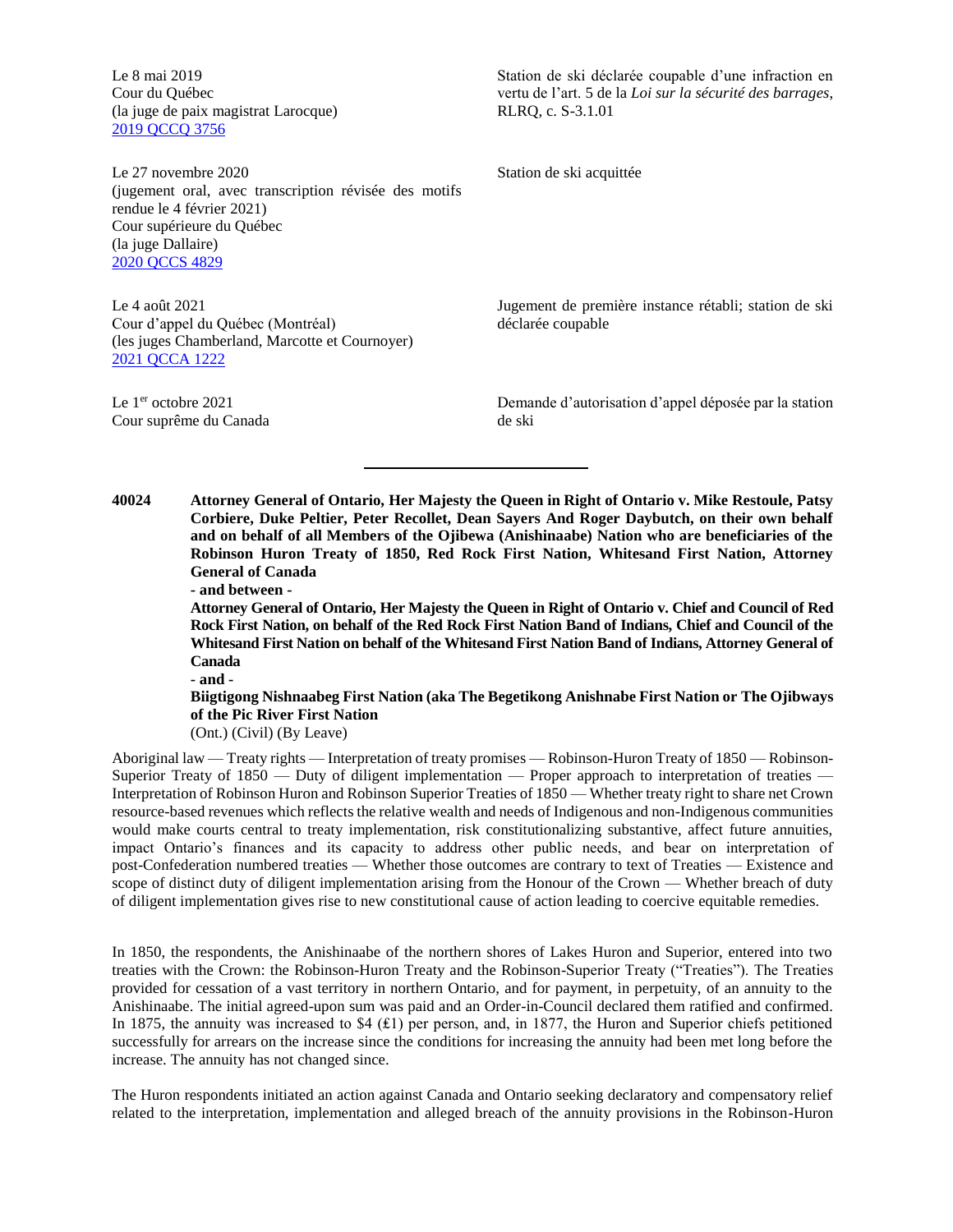Treaty; the Superior respondents made the same claims under the Robinson-Superior Treaty. The actions were tried together, split into three stages. At Stage One, the Treaties were interpreted, at Stage Two, the defences of Crown immunity and limitations were addressed, and, at Stage Three, the remaining issues (*inter alia*, damages and the allocation of liability) will be addressed. This application relates to Stages One and Two; Stage Three has yet to be heard.

At Stage One, the trial judge interpreted the Treaties as requiring the Crown to increase the annuity when the Crown's net resource-based revenues from the treaty territories are such that the increase would not cause the Crown to suffer a loss. The annuity was to correspond to "fair share" of those revenues, which stood to be determined in consultation with First Nations parties. The Crown was subject to duties flowing from honour of Crown and fiduciary duty, and a duty of diligent implementation applied to the augmentation promise. At Stage Two, she rejected the Crown's claims as to limitations and Crown immunity. A five-member panel of the Court of Appeal allowed the appeal of Stage One order in part (*inter alia*, the references to a "fair share" and to fiduciary duty were removed from the order, and the costs award to Huron parties was amended). The appeal of the Stage Two decision was dismissed.

June 17, 2019 Ontario Superior Court of Justice (Hennessy J.) [2018 ONSC 7701](https://www.canlii.org/en/on/onsc/doc/2018/2018onsc7701/2018onsc7701.html) (Stage One)

June 26, 2020 Ontario Superior Court of Justice (Hennessy J.) [2020 ONSC 3932](https://www.canlii.org/en/on/onsc/doc/2020/2020onsc3932/2020onsc3932.html) (Stage Two)

November 5, 2021 Court of Appeal for Ontario (Strathy C.J.O., Lauwers, Hourigan, Pardu and Brown JJ.A.) [2021 ONCA 779](https://www.canlii.org/en/on/onca/doc/2021/2021onca779/2021onca779.html?autocompleteStr=2021%20ONCA%20779&autocompletePos=1)

January 4, 2022 Supreme Court of Canada

February 18, 2022 Supreme Court of Canada

February 18, 2022 Supreme Court of Canada *Inter alia*, the Treaties require Crown to increase annuity amount when net Crown resource-based revenues from treaty territory increase sufficiently; annuity to correspond to fair share of net revenue; revenue to be determined in consultation with First Nations parties; Crown subject to duties flowing from honour of Crown and fiduciary duty; augmentation promise must be diligently implemented

Respondents' claims not barred by limitations legislation; Crown not to benefit from Crown immunity; partial summary judgment on questions of limitations and Crown immunity

Appeal of Stage One order allowed in part (*inter alia*, "fair share" references and reference to fiduciary duty deleted; costs award to Huron parties amended); appeal of Stage Two decision dismissed

Application for leave to appeal filed

Conditional applications for leave to cross appeal filed by Red Rock First Nation and the Whitesand First Nation

Application for leave to intervene in application for leave to appeal filed by the Biigtigong Nishnaabeg First Nation

**Procureur général de l'Ontario, Sa Majesté la Reine du chef de l'Ontario c. Le chef et le conseil de la Première nation de Red Rock, au nom de la Bande indienne de la Première nation de Red Rock, le chef et le conseil de la Première nation de Whitesand, au nom de la Bande indienne de la Première nation de Whitesand, Procureur général du Canada - et -**

**<sup>40024</sup> Procureur général de l'Ontario, Sa Majesté la Reine du chef de l'Ontario c. Mike Restoule, Patsy Corbiere, Duke Peltier, Peter Recollet, Dean Sayers et Roger Daybutch, en leur propre nom, et au nom de tous les membres de la Nation ojibwée (anishinabée) qui sont bénéficiaires du Traité Robinson-Huron de 1850, Première nation de Red Rock, Première nation de Whitesand, Procureur général du Canada - et entre -**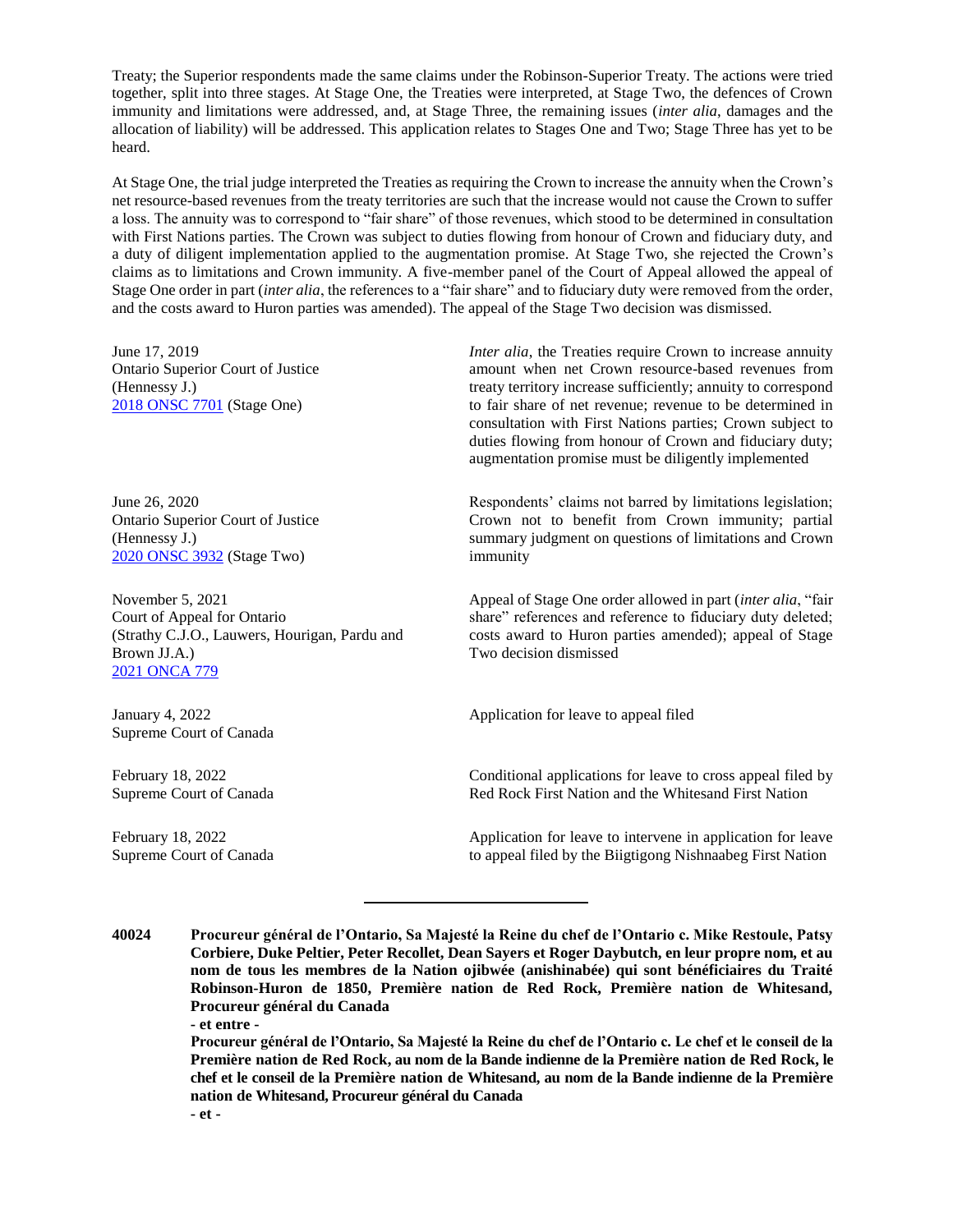# **Première nation Biigtigong Nishnaabeg (alias la Première nation Begetikong Anishnabe ou les Ojibwés de la Première nation de la rivière Pic)**

(Ont.) (Civile) (Sur autorisation)

Droit des Autochtones — Droits issus de traités — Interprétation de promesses faites par traité — Traité Robinson-Huron de 1850 — Traité Robinson-Supérieur de 1850 — Obligation de diligence dans la mise en œuvre — Démarche à adopter pour l'interprétation de traités — Interprétation des traités Robinson-Huron et Robinson-Supérieur de 1850 — Le droit issu de traité relatif au partage des revenus nets de la Couronne tirés des ressources naturelles, qui reflète la richesse relative et les besoins des collectivités autochtones et non autochtones, aura-t-il pour effet de mettre les tribunaux au cœur de la mise en œuvre des traités, d'entraîner la constitutionnalisation des résultats concrets, et aura-t-il une incidence sur les rentes futures et un impact sur les finances de l'Ontario et la capacité de cette province de régler d'autres besoins publics, ainsi qu'un effet sur l'interprétation des traités numérotés conclus après la Confédération ? — Ces résultats sont-ils contraires au texte des traités ? — Existence et portée de l'obligation distincte de diligence dans la mise en œuvre qui découle du principe de l'honneur de la Couronne — Le manquement à l'obligation de diligence dans la mise en œuvre donne-t-il lieu à une nouvelle cause d'action constitutionnelle entraînant des réparations coercitives en equity ?

En 1850, les intimés, les Anishinabés des rives nord du lac Huron et du lac Supérieur, ont conclu deux traités avec la Couronne : le traité Robinson-Huron et le traité Robinson-Supérieur (« les traités »). Les traités prévoyaient la cession d'un vaste territoire dans le nord de l'Ontario, et le versement, en perpétuité, d'une rente aux Anishinabés. La somme initiale convenue a été versée, et un décret a déclaré leur ratification et leur confirmation. En 1875, la rente a été portée à 4 \$ (1 ₤) par personne, et, en 1877, les chefs « Huron » et « Supérieur » ont demandé avec succès de recevoir des arrérages quant à cette augmentation puisque les conditions permettant d'augmenter la rente avaient été remplies bien avant le versement de l'augmentation. Le montant de la rente n'a pas été modifié depuis.

Les intimés « Huron » ont intenté une action conte le Canada et l'Ontario, sollicitant un jugement déclaratoire et une indemnisation compensatoire liés à l'interprétation, à la mise en œuvre et à la violation des dispositions portant sur la rente prévues par le Traité Robinson-Huron; les intimés « Supérieur » ont présenté les mêmes réclamations en vertu du Traité Robinson-Supérieur. Les actions ont été entendues ensemble, en trois étapes. À la première étape, les traités ont été interprétés, à la deuxième, les questions de l'immunité de l'État et de la prescription invoquées comme moyens de défense ont été examinées, et, à la troisième, les questions restantes (notamment, celles des dommages-intérêts et de l'imputation de la responsabilité) seront examinées. La présente demande porte sur les deux premières étapes; il n'y a pas encore eu d'audience concernant l'étape trois.

À la première étape, la juge du procès a interprété les traités de façon à obliger la Couronne à augmenter le montant de la rente lorsque les revenus nets de la Couronne tirés des ressources naturelles sur les territoires visés par les traités sont tels que cette augmentation n'entraînerait aucune perte pour la Couronne. La rente devait correspondre à la « juste part » de ces revenus, qui serait déterminée en consultation avec les Premières nations parties à l'instance. La Couronne était assujettie à des obligations découlant du principe de l'honneur de la Couronne et à une obligation fiduciaire, ainsi qu'à une obligation de diligence dans la mise en œuvre qui s'applique à la promesse d'augmenter la somme. À la deuxième étape, elle a rejeté les prétentions de la Couronne quant à la prescription et à l'immunité de la Couronne. Une formation de cinq juges de la Cour d'appel a accueilli l'appel de l'ordonnance rendue à la première étape, en partie (notamment, les renvois à la « juste part » et à l'obligation fiduciaire ont été retirés de l'ordonnance, et la somme des dépens accordés aux intimés « Huron » a été modifiée). L'appel interjeté contre la décision rendue à la deuxième étape a été rejeté.

17 juin 2019 Cour supérieure de justice de l'Ontario (juge Hennessy) [2018 ONSC 7701](https://www.canlii.org/en/on/onsc/doc/2018/2018onsc7701/2018onsc7701.html) (Première étape)

Entre autres, les traités obligent la Couronne à augmenter le montant de la rente lorsque les revenus nets de la Couronne tirés des ressources naturelles sur les territoires visés par les traités augmentent suffisamment; la rente doit correspondre à la juste part des revenus nets; les revenus sont à déterminer en consultation avec les Premières nations parties à l'instance; la Couronne est assujettie aux obligations découlant du principe de l'honneur de la Couronne et de son obligation fiduciaire; la promesse faite à l'égard de l'augmentation doit être diligemment mise en œuvre.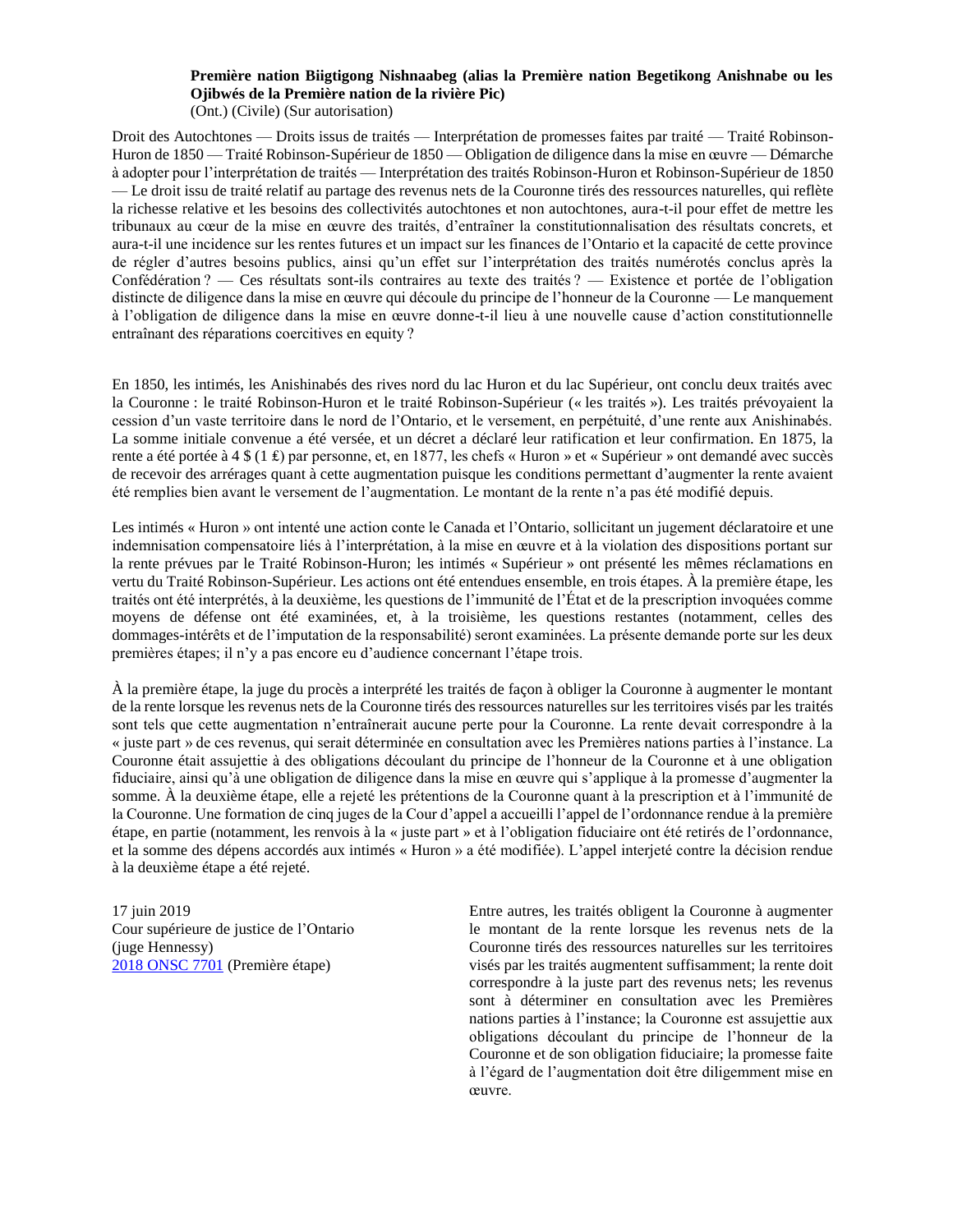26 juin 2020 Cour supérieure de justice de l'Ontario (juge Hennessy) [2020 ONSC 3932](https://www.canlii.org/en/on/onsc/doc/2020/2020onsc3932/2020onsc3932.html) (Deuxième étape)

5 novembre 2021 Cour d'appel de l'Ontario (juge en chef Strathy, juges Lauwers, Hourigan, Pardu et Brown) [2021 ONCA 779](https://www.canlii.org/en/on/onca/doc/2021/2021onca779/2021onca779.html?autocompleteStr=2021%20ONCA%20779&autocompletePos=1)

4 janvier 2022 Cour suprême du Canada

18 février 2022 Cour suprême du Canada

18 février 2022 Cour suprême du Canada La loi sur la prescription ne fait pas obstacle aux demandes des intimés; la Couronne ne bénéficie pas de l'immunité de la Couronne; un jugement sommaire partiel est rendu sur les questions de la prescription et de l'immunité de la Couronne.

L'appel de l'ordonnance rendue à la première étape est accueilli en partie (notamment, les renvois à la « juste part » et à l'obligation fiduciaire sont rayés; le montant des dépens accordés aux intimés « Huron » est modifié); l'appel de la décision rendue à la deuxième partie est rejeté.

La demande d'autorisation d'appel est présentée.

Les demandes conditionnelles d'autorisation d'appel incident sont présentées par la Première nation de Red Rock et la Première nation de Whitesand.

La demande d'autorisation d'intervenir dans le cadre de la demande d'autorisation d'appel est présentée par la Première nation Biigtigong Nishnaabeg.

#### **40040 1909988 Ontario Ltd. v. Municipality of North Cowichan** (B.C.) (Civil) (By Leave)

Municipal law — By-laws — Zoning — Application of the administrative law principle set out in *Canada (Minister of Citizenship and Immigration) v. Vavilov*, 2019 SCC 65: when a decision maker departs from longstanding practices or established internal authority, it bears the justificatory burden of explaining that departure — Whether the Court of Appeal erred in law in its application of the *Vavilov* decision — Where a decision maker has no obligation to provide reasons for a decision, how does a court assess the record for whether the justificatory burden has been met, without arbitrarily substituting its own justification — Whether there are any issues of public importance raised?

The applicant sought a development permit for a motorsport circuit use. In 2019, Mr. Conway, the Municipality's Director of Planning and Building, refused to issue a development permit to the applicant on the grounds that the applicant's proposed use of the land was not permitted under its zoning bylaw. In 2015, Mr. Mack, the Municipality's then Director of Planning and Development, had issued a development permit to the applicant for what it says was the same proposed land use in relation to an identically zoned portion of adjoining property. The applicant sought reconsideration by municipal council of Mr. Conway's refusal to issue a development permit. Municipal council confirmed the refusal. Next, the applicant sought judicial review of the reconsideration decision. The reconsideration decision was quashed by the chambers judge, and the matter was remitted back to council for redetermination. The Court of Appeal allowed the respondent's appeal. The chambers judge's order was set aside, and applicant's underlying petition was dismissed.

November 6, 2020 Supreme Court of British Columbia (Macdonald J.) [2020 BCSC 1666](https://canlii.ca/t/jbhwz)

November 3, 2021 Court of Appeal for British Columbia (Vancouver) (Saunders, Fitch, Butler JJ.A.) [2021 BCCA 414;](https://canlii.ca/t/jk4h6) CA 47154

Municipal council's reconsideration decision quashed; matter remitted back to council for redetermination

Respondent's appeal allowed with costs: chamber judge's order set aside and applicant's underlying petition dismissed